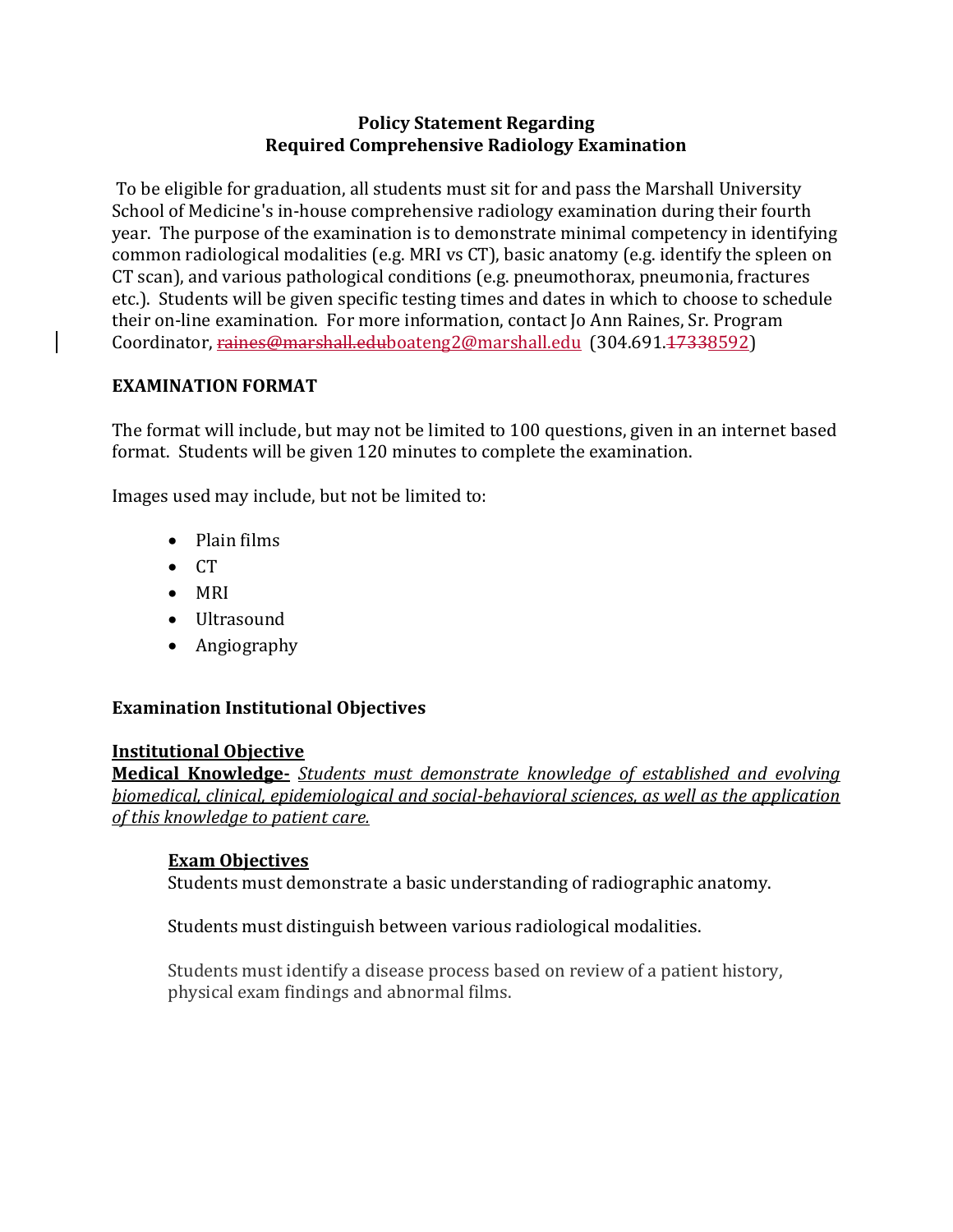Students must evaluate the indications for, and appropriate sequencing of common radiological techniques to determine which would be best used in the management of the patient.

### *Institutional Objective*

*Systems-based Practice - Students will be able to recognize and better understand the role of other health care professionals in the overall care of the patient.*

## **Exam Objective**

Students will understand how different radiological modalities are delivered in the current health care system, and the most appropriate study for various disease states.

## *Institutional Objective*

*Interpersonal and Communication Skills - Students must demonstrate interpersonal and communication skills that result in the effective exchange of information and collaboration with patients, their families, and health professionals.*

## **Exam Objective**

Students must effectively communicate with the Office of Medical Education to set up and complete their examination.

### **Institutional Objective**

**Professionalism-** *Students must demonstrate a commitment to carrying out professional responsibilities and an adherence to ethical principles.*

# **Exam Objective**

Students must use available on-line review resources and independent learning skills to prepare and pass the examination.

### **Institutional Objective**

**Patient Care -** *Students must demonstrate the ability to provide patient care that is compassionate, appropriate, and effective for the treatment of health problems and the promotion of health.*

### **Exam Objective**

**Students must evaluate disease processes and management of patient's through the various clinical scenarios presented in the examination questions.** 

### **ASSESSMENT METHODS**

### **MINIMUM PASSAGE**

A minimum of 70% correct is required to pass the examination. Effective with the Class of 2012, a minimum of 75% correct will be required to pass the examination.